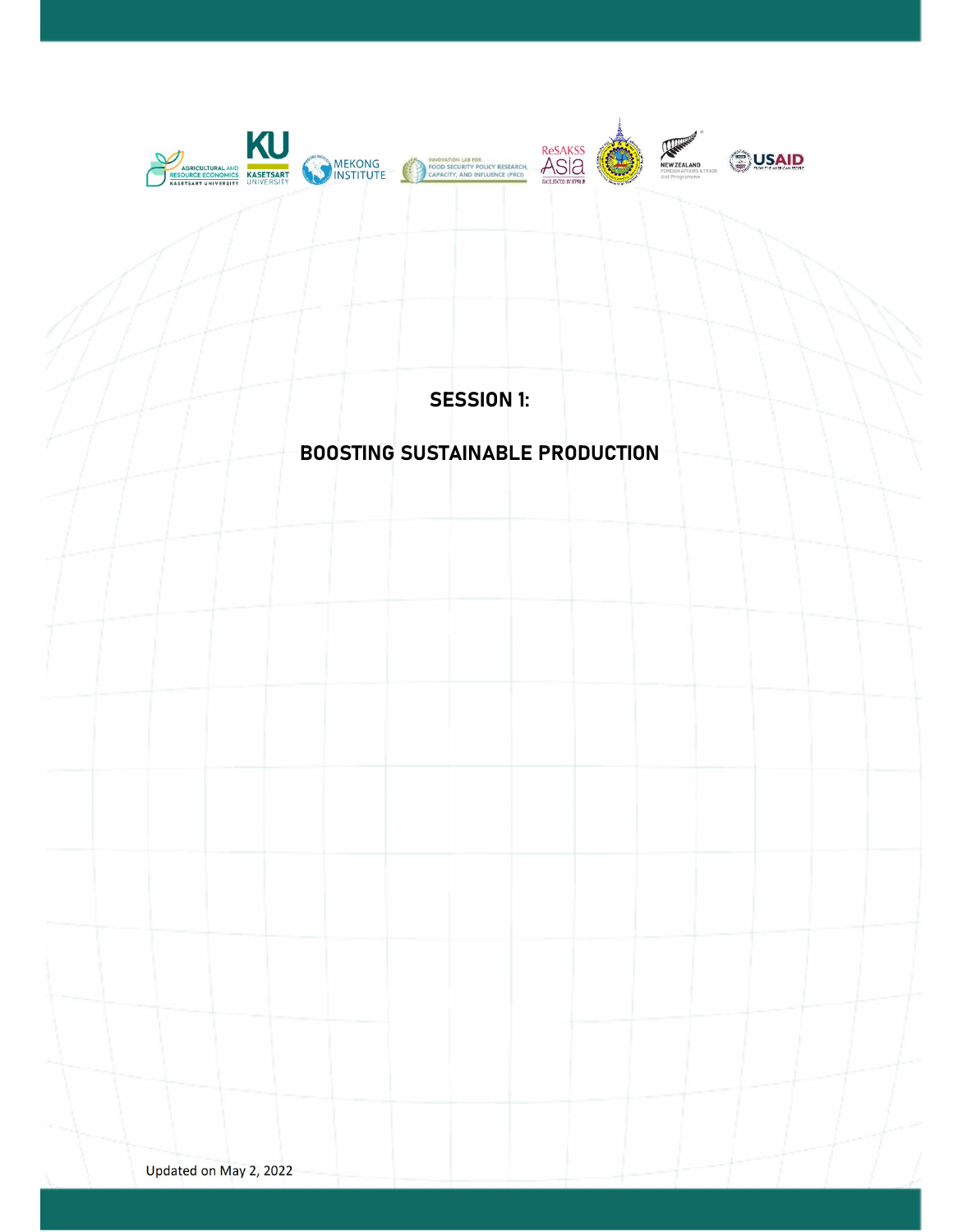

# Dr. Yarzar Hein, Ph.D. Associate Professor of Agricultural Economics, Yezin Agricultural University, Myanmar

Dr. Yarzar Hein's research revolves around natural resource economics, and currently he is exploring the non-market valuation of natural resources. His studies have examined diverse environmental change topics such as climate vulnerability, adaptation, mitigation, and resilience in Myanmar's agricultural and food systems, and the Myanmar farming community's awareness and perception of climate change.

He completed his Ph.D. degree from Kasetsart University in the field of agricultural and resource economics, focusing on climate change and natural resources. He is now Associate Professor of Agricultural Economics at Yezin Agricultural University, Myanmar, and teaches undergraduate and graduate level classes on Natural Resource and Environmental Economics.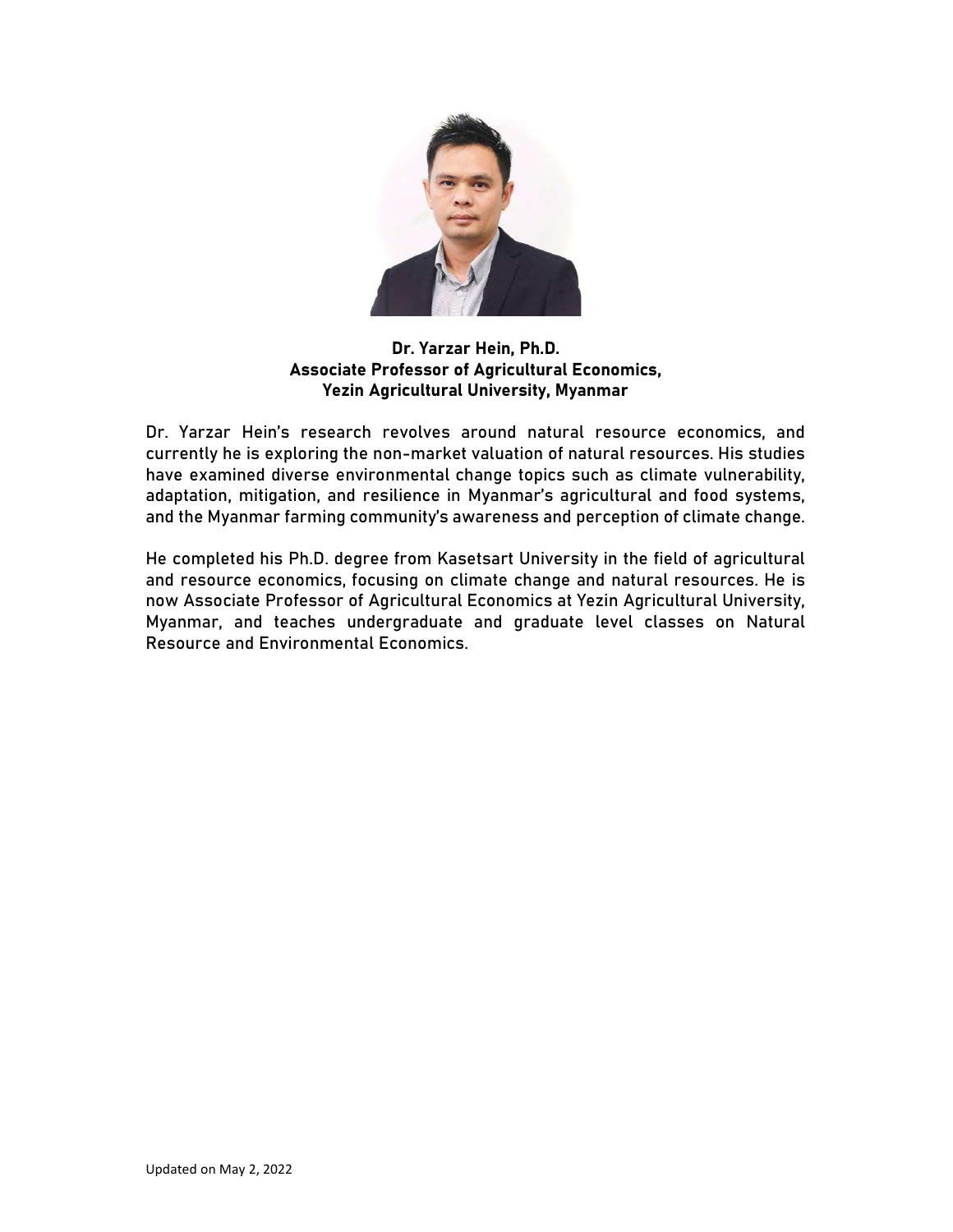

# Dr. Santi Sanglestsawai, Ph.D. Lecturer, Department of Agricultural and Resource Economics, Faculty of Economics, Kasetsart University, Thailand

Assistant Professor Santi Sanglestsawai, Ph.D., is a Lecturer in the Department of Agricultural and Resource Economics, Faculty of Economics, Kasetsart University.

His teaching includes courses related to econometrics, agricultural resource economics, and the valuation of natural resources. His recent research and publications have examined topics related to consumer preferences and the nonmarket valuation of natural resources and the environment. His studies have included an economic evaluation of drinking water dispensed from water vending machines, an assessment of the monetary value of environmental costs accrued from Thailand's egg industry, and an analysis of the potential social benefits of implementing a social security system for informal workers.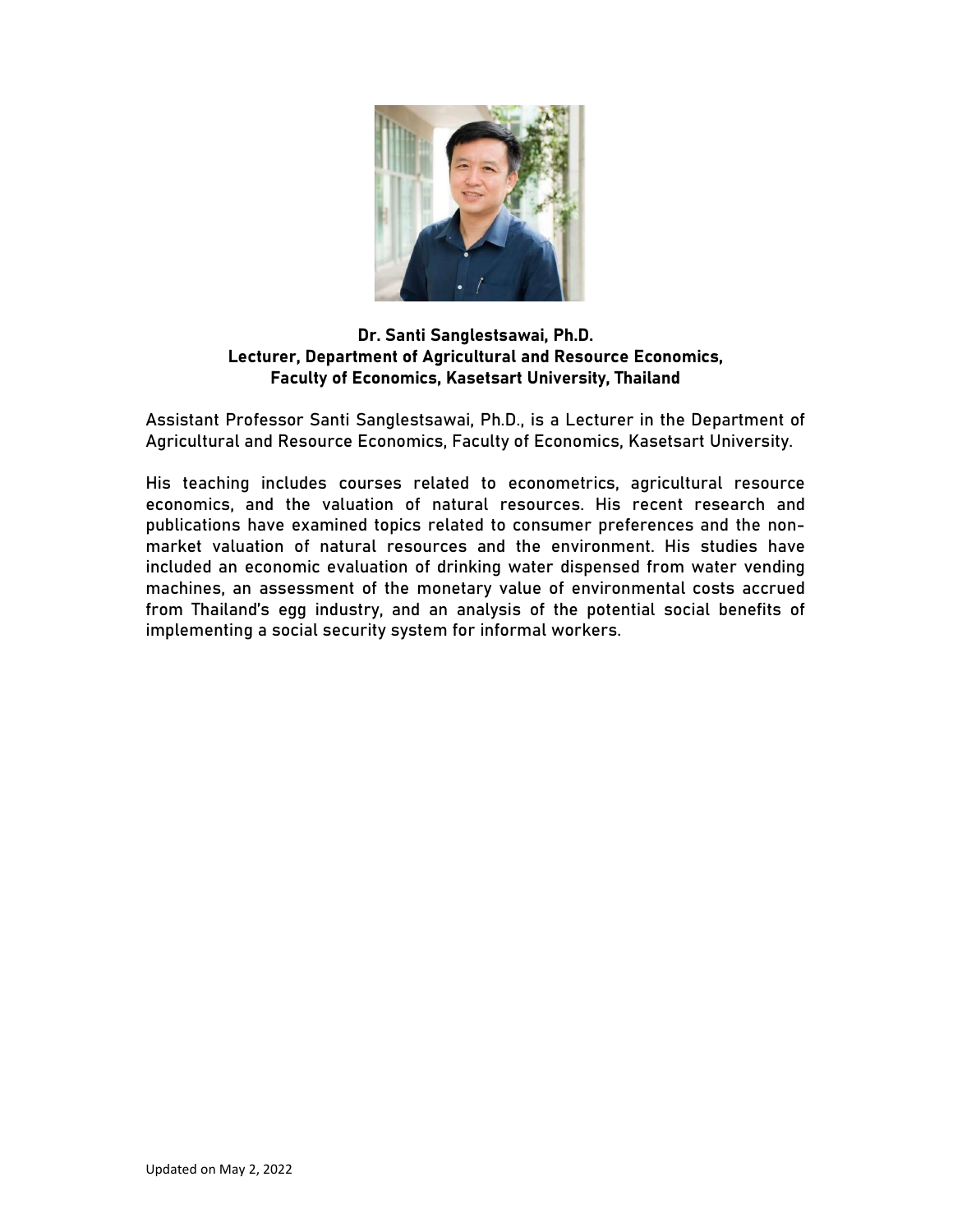

#### Mr. Sim Sokcheng Director and a Research Fellow, Center for Policy Research in Agriculture and Rural Development of the Cambodia Development Resource Institute (CDRI)

Mr. Sim Sokcheng has extensive experience in leading and managing research projects on agriculture, economic development, and program impact evaluation, focusing on smallholder farmers and rural communities.

He is currently the Director and a Research Fellow in the Center for Policy Research in Agriculture and Rural Development of the Cambodia Development Resource Institute.

Mr. Sokcheng holds a Master's degree in Economics, with a major in Development Economics, from Kobe University, Japan, and is a Ph.D.

Current research highlights include research on promoting sustainable and inclusive agricultural development through public-private partnerships (PPPs), Cambodian vegetable farmers use practices of pesticides, and the impacts of rice policy changes in Vietnam on Cambodia's rice policy and rice producers.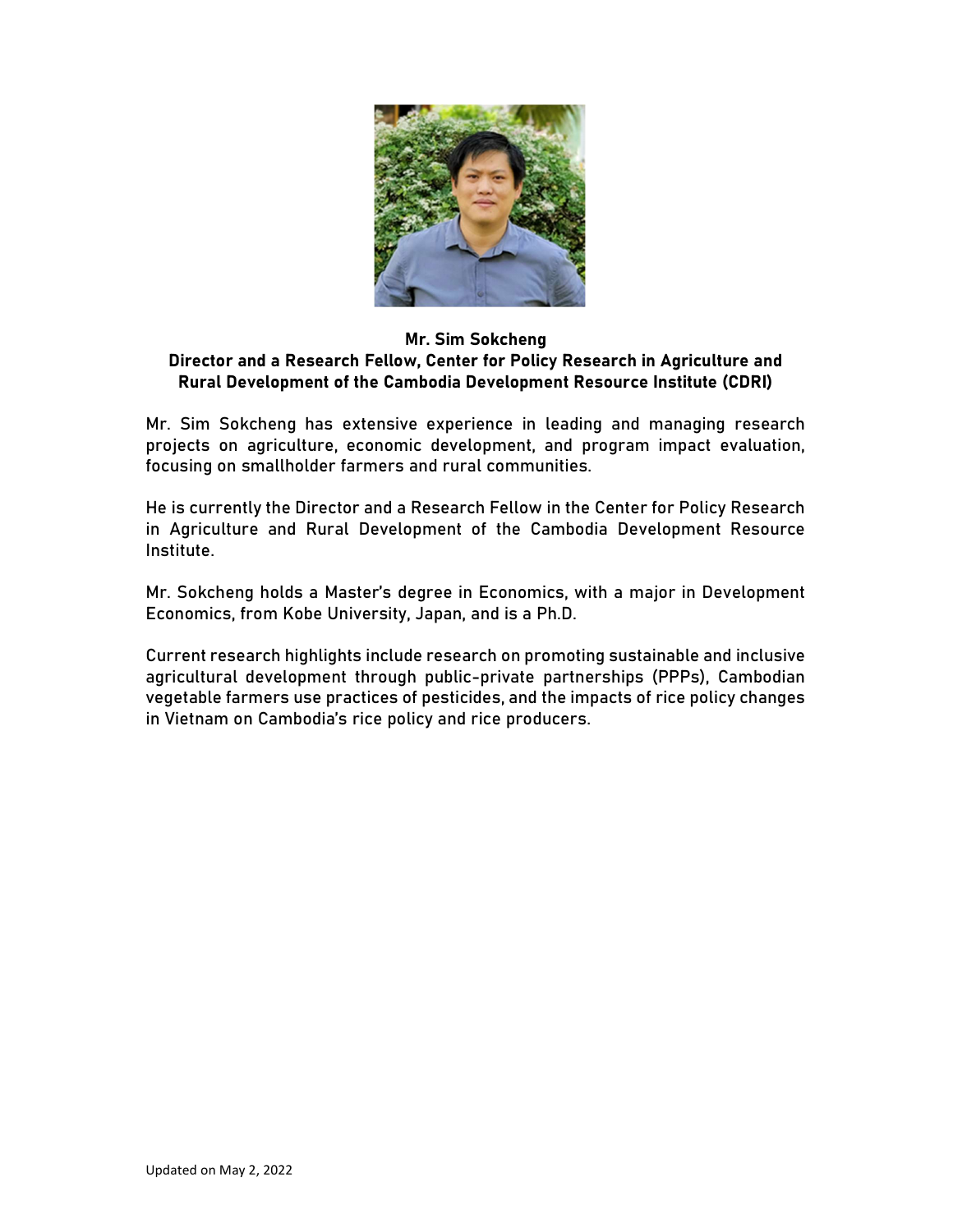

# Dr. Nithicha Thamthanakoon, Ph.D. Assistant to the Dean for Research and Social Development, Department of Agricultural and Resource Economics, Faculty of Economics, Kasetsart University, Thailand

Dr. Nithicha Thamthanakoon is Assistant to the Dean for Research and Social Development, and is a Lecturer in the Department of Agricultural and Resource Economics, Faculty of Economics, Kasetsart University, Thailand. She was a member of the team from KU who participated as a researcher under the Institutional Links project sponsored by the Newton Fund of the British Council and the Office of Higher Education Commission Thailand to undertake research that explored sustainable agribusiness model to reduce poverty in Thailand small-scale rubber farmers.

She received her B.Sc. and M.A. in Agribusiness from Kasetsart University, her M.Sc. in Marketing, from Hertfordshire University (UK), and her Ph.D. from Harper Adams University (UK).

Her most recent paper, entitled 'Factors driving Thailand rice farmer decision-making in the choice of marketing channels' was published in the British Food Journal (2022).